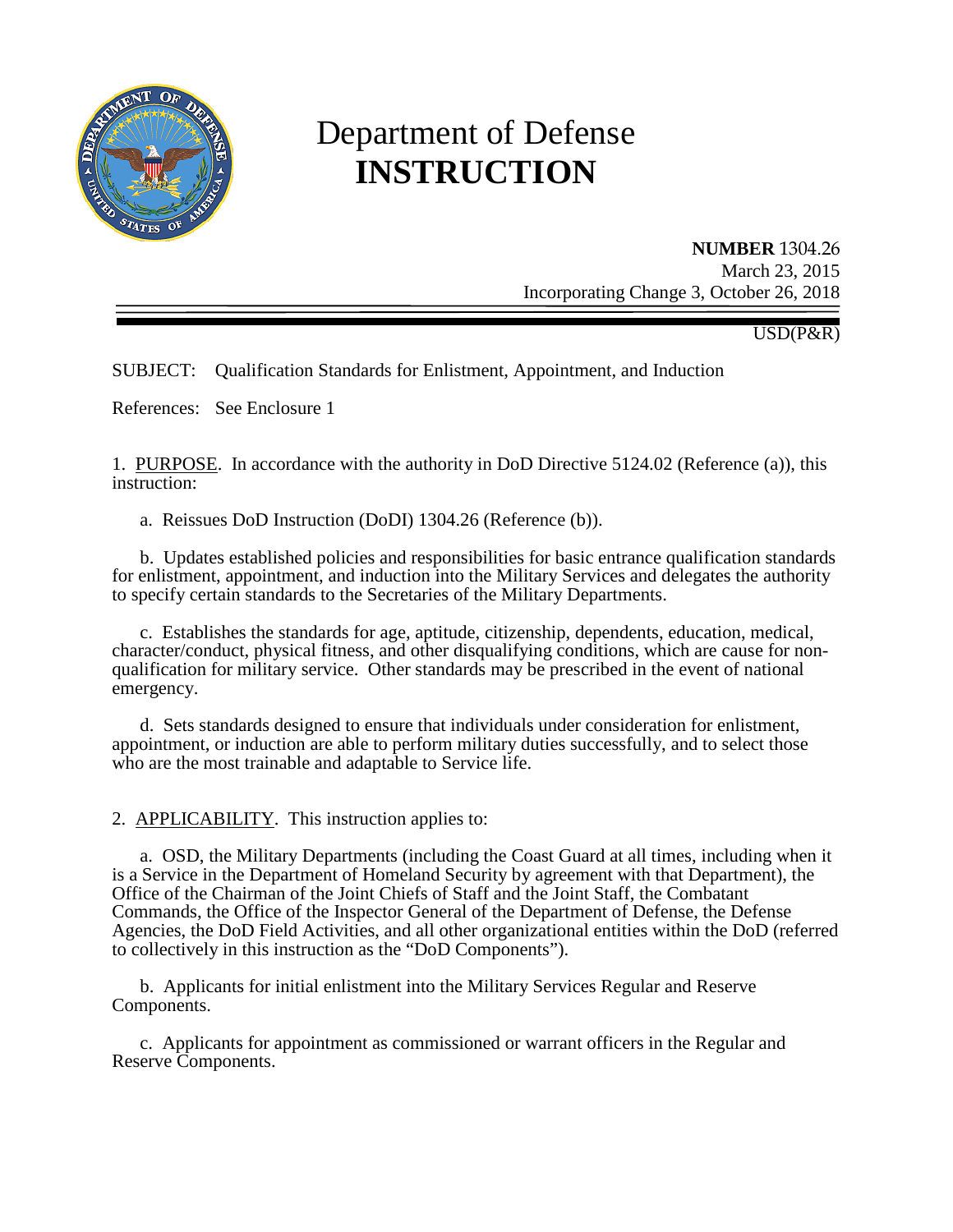d. Applicants for reenlistment following release from active duty into subsequent Regular or Reserve Components (including the Army National Guard of the United States and the Air National Guard of the United States) after a period of more than 6 months has elapsed since discharge.

 e. Applicants for contracting into the Reserve Officer Training Corps (ROTC), and all other Military Services special officer personnel procurement programs, including the Military Service Academies.

f. All individuals being inducted into the Military Services.

3. POLICY. It is DoD policy to:

a. Use common entrance qualification standards for enlistment, appointment, and induction into the Military Services.

 b. Avoid inconsistencies and inequities based on ethnicity, gender, race, religion, or sexual orientation in the application of these standards by the Military Services.

 c. Judge the suitability of individuals to serve in the Military Services on the basis of their adaptability, potential to perform, and conduct.

4. RESPONSIBILITIES. See Enclosure 2.

5. RELEASABILITY. **Cleared for public release**. This instruction is available on the Directives Division Website at http://www.esd.whs.mil/DD/.

6. SUMMARY OF CHANGE 3. The changes to this issuance are administrative and update references and internal OUSD(P&R) responsibilities pursuant to Section 501 of Public Law 115- 232 (Reference (c)).

7. EFFECTIVE DATE. This instruction is effective March 23, 2015.

der Secretary of Defense for Personnel and Readiness.

**Enclosures** 

- 1. References
- 2. Responsibilities
- 3. Enlistment, Appointment, and Induction Criteria
- 4. Enlistment Waivers

Glossary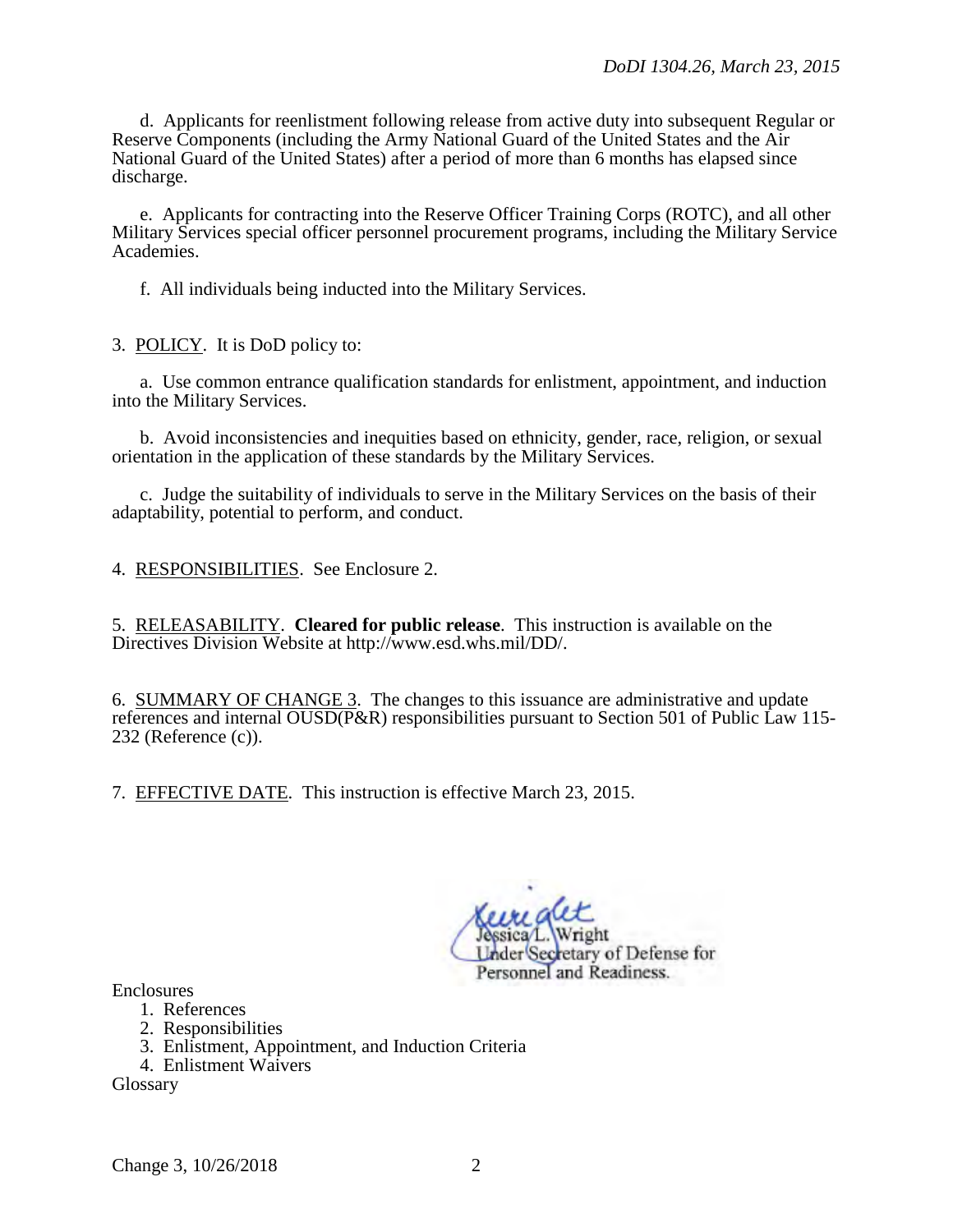# **TABLE OF CONTENTS**

| ASSISTANT SECRETARY OF DEFENSE FOR MANPOWER AND RESERVE AFFAIRS |
|-----------------------------------------------------------------|
| ASSISTANT SECRETARY OF DEFENSE FOR HEALTH AFFAIRS (ASD(HA))5    |
|                                                                 |
| ENCLOSURE 3: ENLISTMENT, APPOINTMENT, AND INDUCTION CRITERIA 6  |
|                                                                 |
|                                                                 |
|                                                                 |
|                                                                 |
|                                                                 |
|                                                                 |
|                                                                 |
|                                                                 |
|                                                                 |
|                                                                 |
|                                                                 |
|                                                                 |
|                                                                 |
|                                                                 |
|                                                                 |
|                                                                 |
|                                                                 |
|                                                                 |
|                                                                 |
|                                                                 |
|                                                                 |
|                                                                 |
|                                                                 |
|                                                                 |
|                                                                 |
| <b>TABLE</b>                                                    |
|                                                                 |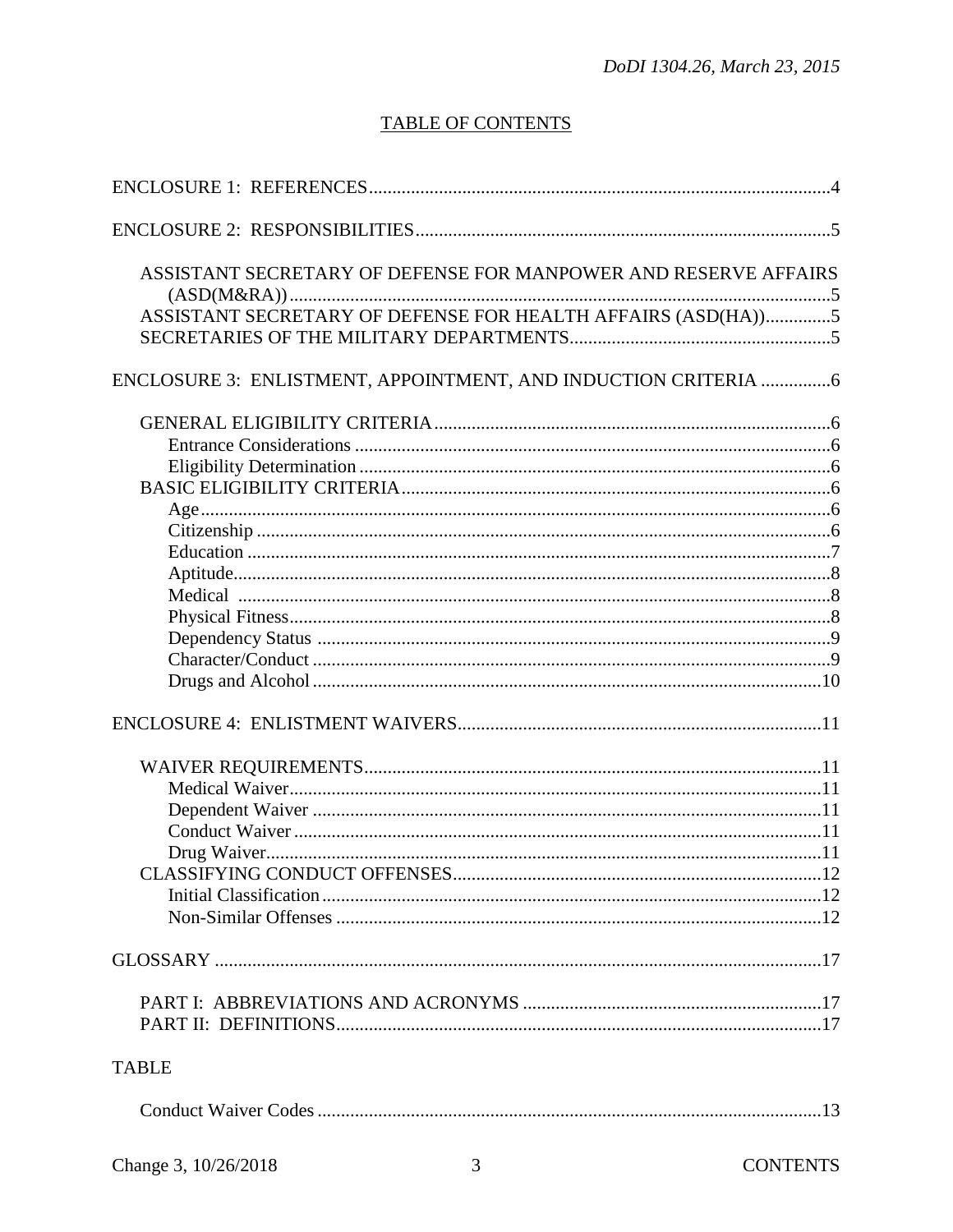#### REFERENCES

- (a) DoD Directive 5124.02, "Under Secretary of Defense for Personnel and Readiness (USD(P&R))," June 23, 2008
- (b) DoD Instruction 1304.26, "Qualification Standards for Enlistment, Appointment, and Induction," September 20, 2005, as amended (hereby cancelled)
- (c) Public Law 115-232, Section 501, "The National Defense Authorization Act for Fiscal Year 2019," August 13, 2018
- (d) Title 10, United States Code
- (e) Section 313 of Title 32, United States Code
- (f) Title 8, United States Code
- (g) [DoD Instruction 1145.01, "](https://dps.whs.mil/pr_org/share/AP/Actions%20Drogo/Forms%20and%20Pubs/pdf2/d11451p.pdf)Qualitative Distribution of Military Manpower," December 12, 2013, as amended
- (h) [DoD Instruction 6130.03, "](https://dps.whs.mil/pr_org/share/AP/Actions%20Drogo/Forms%20and%20Pubs/pdf2/d61303p.pdf)Medical Standards for Appointment, Enlistment, or Induction in the Military Services," May 6, 2018
- (i) DoD Instruction 1308.3, "DoD Physical Fitness and Body Fat Programs Procedures," November 5, 2002
- (j) Executive Order 12968
- (k) DoD Instruction 1010.01, "Military Personnel Drug Abuse Testing Program (MPDATP)," September 13, 2012, as amended
- (l) DoD Instruction 1010.16, "Technical Procedures for the Military Personnel Drug Abuse Testing Program (MPDATP)," October 10, 2012, as amended
- (m) Section 922 of Title 18, United States Code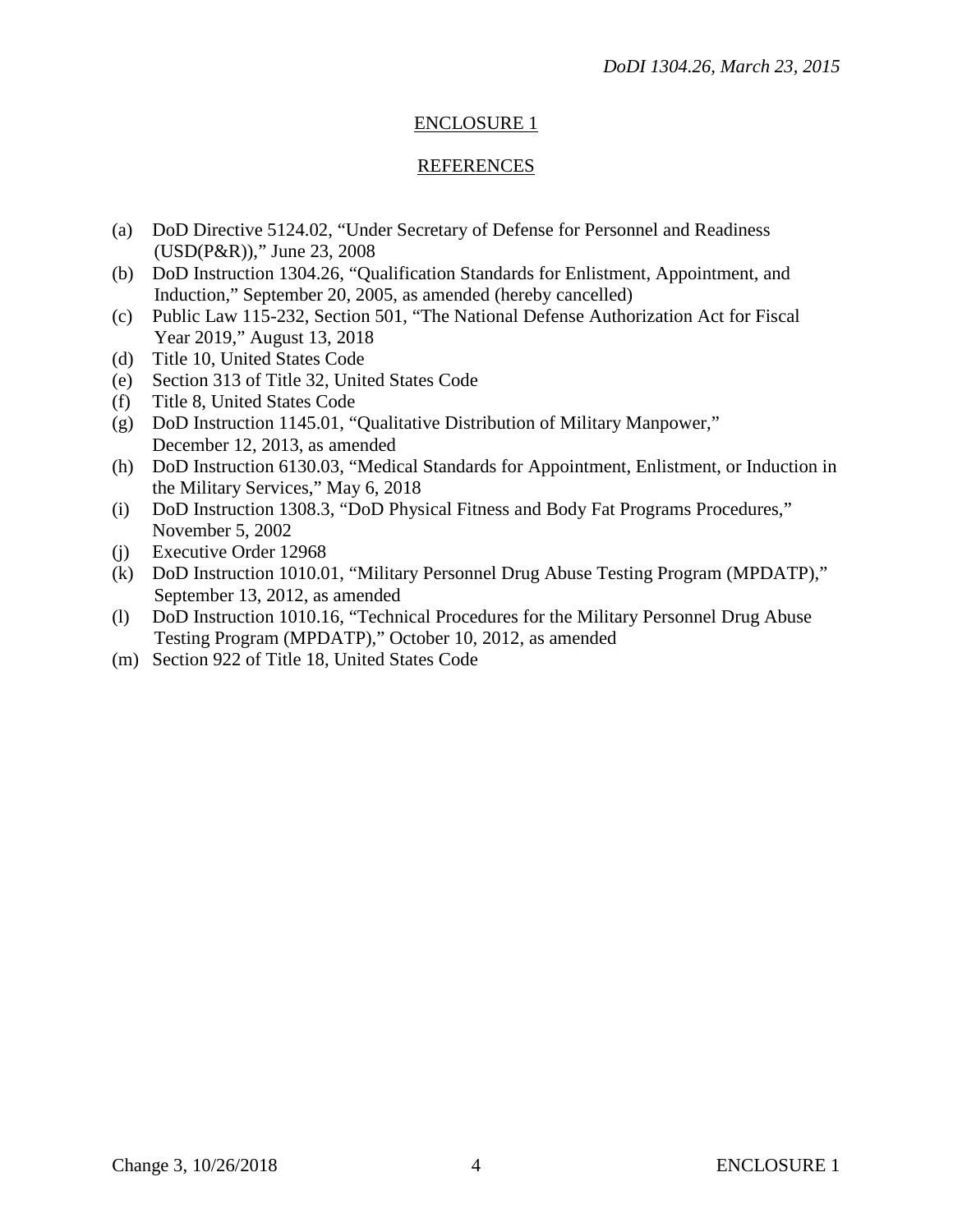## **RESPONSIBILITIES**

1. ASSISTANT SECRETARY OF DEFENSE FOR MANPOWER AND RESERVE AFFAIRS (ASD(M&RA)). Under the authority, direction, and control of the Under Secretary of Defense for Personnel and Readiness (USD(P&R)), the ASD(M&RA):

a. Advises the USD(P&R) on the Reserve enlistment and appointment standards.

 b. Advises the USD(P&R) on the height and weight requirements of the standards in Enclosure 3 of this instruction.

c. Ensures the U.S. Military Entrance Processing Command assists the Military Services in implementing the standards in Enclosure 3 of this instruction.

2. ASSISTANT SECRETARY OF DEFENSE FOR HEALTH AFFAIRS (ASD(HA)). Under the authority, direction, and control of the USD(P&R), the ASD(HA) acts as an advisor to the USD(P&R) on the medical requirements of the standards in Enclosure 3 of this instruction.

#### 3. SECRETARIES OF THE MILITARY DEPARTMENTS. The Secretaries of the Military Departments:

- a. Oversee conformance with this instruction.
- b. Recommend suggested changes to this instruction to the USD(P&R) as necessary.
- c. Establish other Service-specific standards as necessary to implement this instruction.
- d. Review all standards on an annual basis.

e. Establish procedures to grant waivers, accomplish reviews, and require individuals to meet the appropriate standards or be granted an exception pursuant to section 504(a) of Title 10, United States Code (U.S.C.) (Reference (d)).

f. Request approval from the USD(P&R) for generalized exceptions to these standards as permitted by law.

g. Use the standards in Enclosure 3 of this instruction to determine the entrance qualifications for all individuals being enlisted, appointed, or inducted into any component of the Military Services.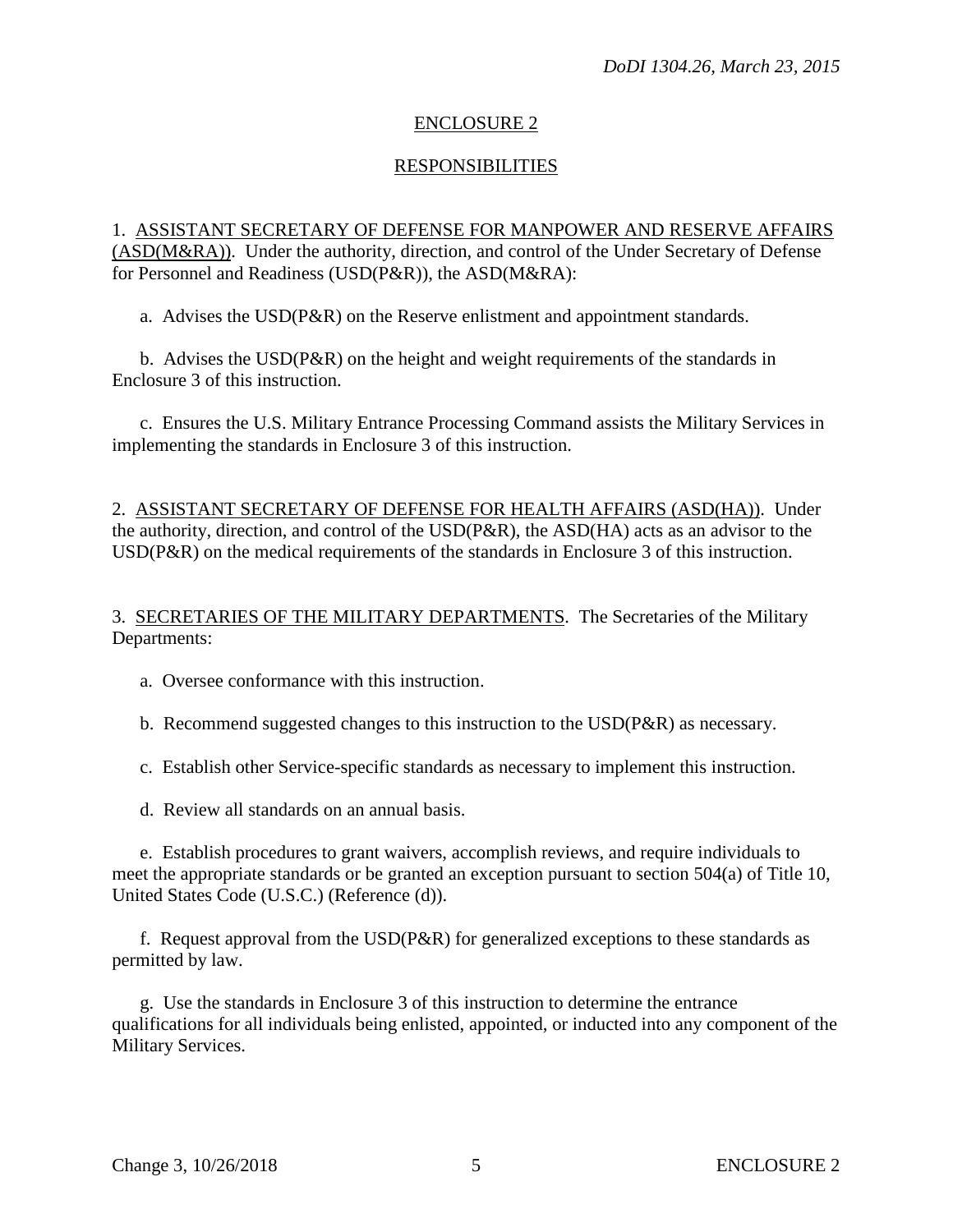#### ENLISTMENT, APPOINTMENT, AND INDUCTION CRITERIA

#### 1. GENERAL ELIGIBILITY CRITERIA.

a. Entrance Considerations. Accession of qualified individuals will be a priority when processing applicants for the Military Services.

 b. Eligibility Determination. Eligibility will be determined by the applicant's ability to meet all requirements of this instruction, to include obtaining waivers. Applicants will not be enlisted, appointed, or inducted unless all requirements of this instruction are met.

#### 2. BASIC ELIGIBILITY CRITERIA.

#### a. Age.

 (1) To be eligible for Regular enlistment, the minimum age for enlistment is 17 years and the maximum age is 42 years in accordance with section 505 of Reference (d). The maximum age for a prior service enlistee is determined by adding the individual's years of prior service to age 42. The Secretary concerned will establish enlistment age standards for the Reserve Components in accordance with section 12102 of Reference (d).

 (2) Age limitations for appointment as a commissioned or warrant officer normally depend on the Military Service concerned.

 (3) In accordance with section 12201 of Reference (d), a person will be at least 18 years of age for appointment as a Reserve Officer. The maximum age qualification for initial appointment as a Reserve Officer will not be less than 47 years of age for individuals in a health profession specialty designated by the Secretary concerned as a specialty critically needed in wartime.

 (4) In accordance with section 313 of Title 32, U.S.C. (Reference (e)), to be eligible for original enlistment in the National Guard, a person must be at least 17 years of age and under 45, or under 64 years of age and a former member of the Regular Army, Regular Navy, Regular Air Force, or Regular Marine Corps. To be eligible for reenlistment, a person must be under 64 years of age.

 (5) In accordance with section 313 of Reference (e), to be eligible for appointment as an officer of the National Guard, a person must be at least 18 years of age and under 64 years of age.

## b. Citizenship.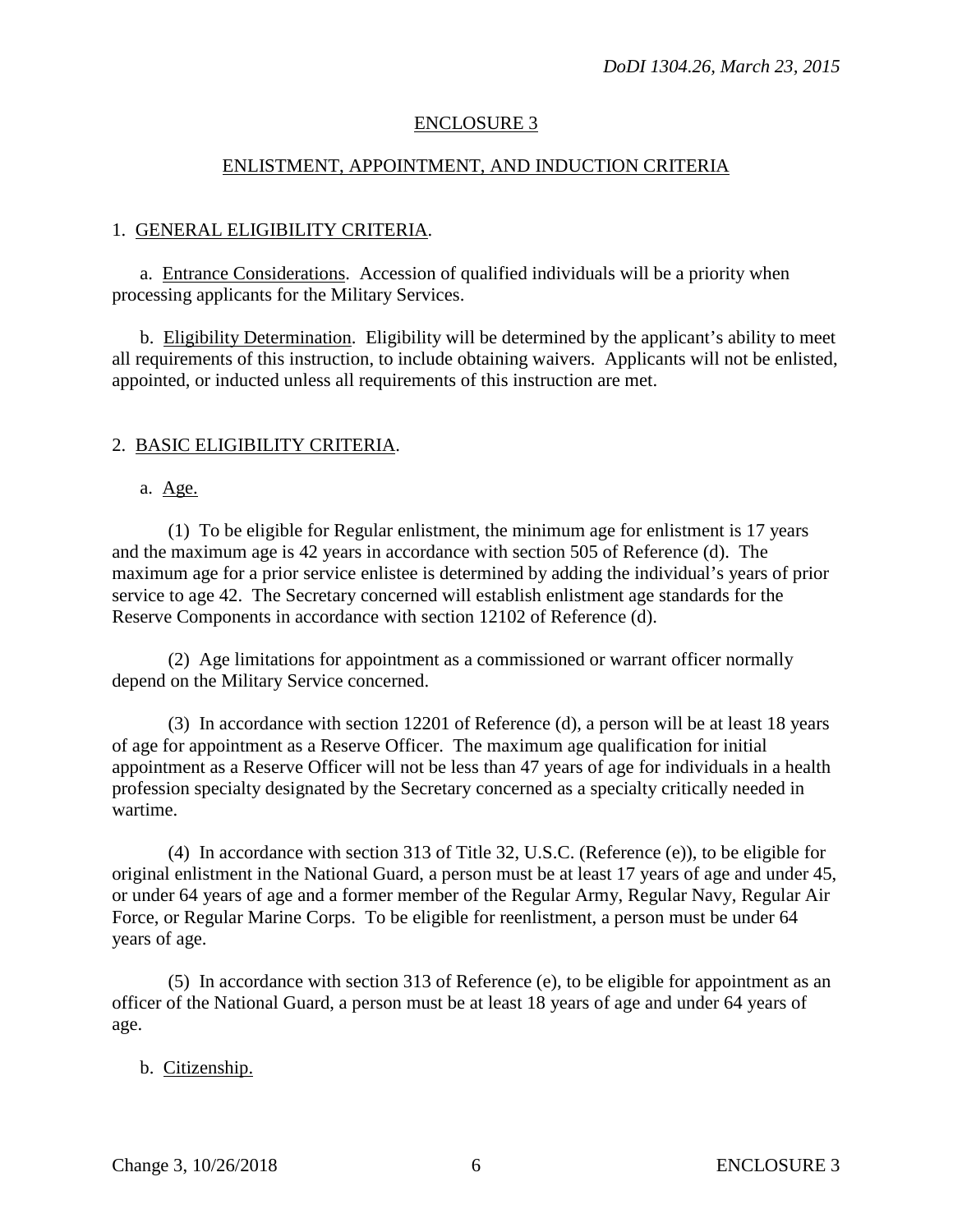(1) To be eligible for Regular or Reserve enlistment, an individual must meet one of the conditions outlined in section 504(b) of Reference (d); however, the Secretary concerned may authorize the enlistment of a person not described in this section if the Secretary determines that such enlistment is vital to the national interest.

 (2) To be eligible for appointment as a commissioned officer (other than as a commissioned warrant officer) in the Regular Army, Regular Navy, Regular Air Force, or Regular Marine Corps, the individual must be a citizen of the United States as outlined in section 532 of Reference (d). The Secretary of Defense (or the Secretary of Homeland Security for the Coast Guard, when not operating as a Service under the Navy) may waive the requirement of U.S. citizenship with respect to a person who has been lawfully admitted to the United States for permanent residence, or for a United States national otherwise eligible for appointment as a cadet or midshipman in accordance with section 2107(a) of Reference (d), when the Secretary determines that the national security so requires, but only for an original appointment in a grade below the grade of major or lieutenant commander.

 (3) To be eligible for appointment as a Reserve Officer in an armed force, the individual must be a citizen of the United States or lawfully admitted to the United States for permanent residence in accordance with section 1101 et seq of Title 8, U.S.C. (Reference (f) (also known as the "Immigration and Nationality Act")), or have previously served in the Military Services or in the National Security Training Corps as outlined under section 12201 of Reference (d).

 (4) To be eligible for enlistment in the National Guard, a person must meet one of the conditions in section 504(b) of Reference (d); however, the Secretary concerned may authorize the enlistment of a person not described in this section if the Secretary determines that such enlistment is vital to the national interest.

 (5) To become an officer of the Army National Guard of the United States or the Air National Guard of the United States, the individual must first be appointed to, and be federally recognized in, the same grade in the Army National Guard or the Air National Guard. In accordance with 12201 of Reference (d), the individual must be a citizen of the United States or lawfully admitted to the United States for permanent residence in accordance with 1101 et seq of Reference (f), or have previously served in Military Service or in the National Security Training Corps.

## c. Education.

 (1) Possession of a high school diploma is desirable, although not mandatory, for enlistment in any component of the Military Services. Section 520 of Reference (d) states that a person who is not a high school graduate may not be accepted for enlistment in the Military Services unless the score of that person on the Armed Forces Qualification Test (AFQT) is at or above the thirty-first percentile. Section 520 also states that a person may not be denied enlistment in the Military Services solely because he or she does not have a high school diploma if his or her enlistment is needed to meet established strength requirements.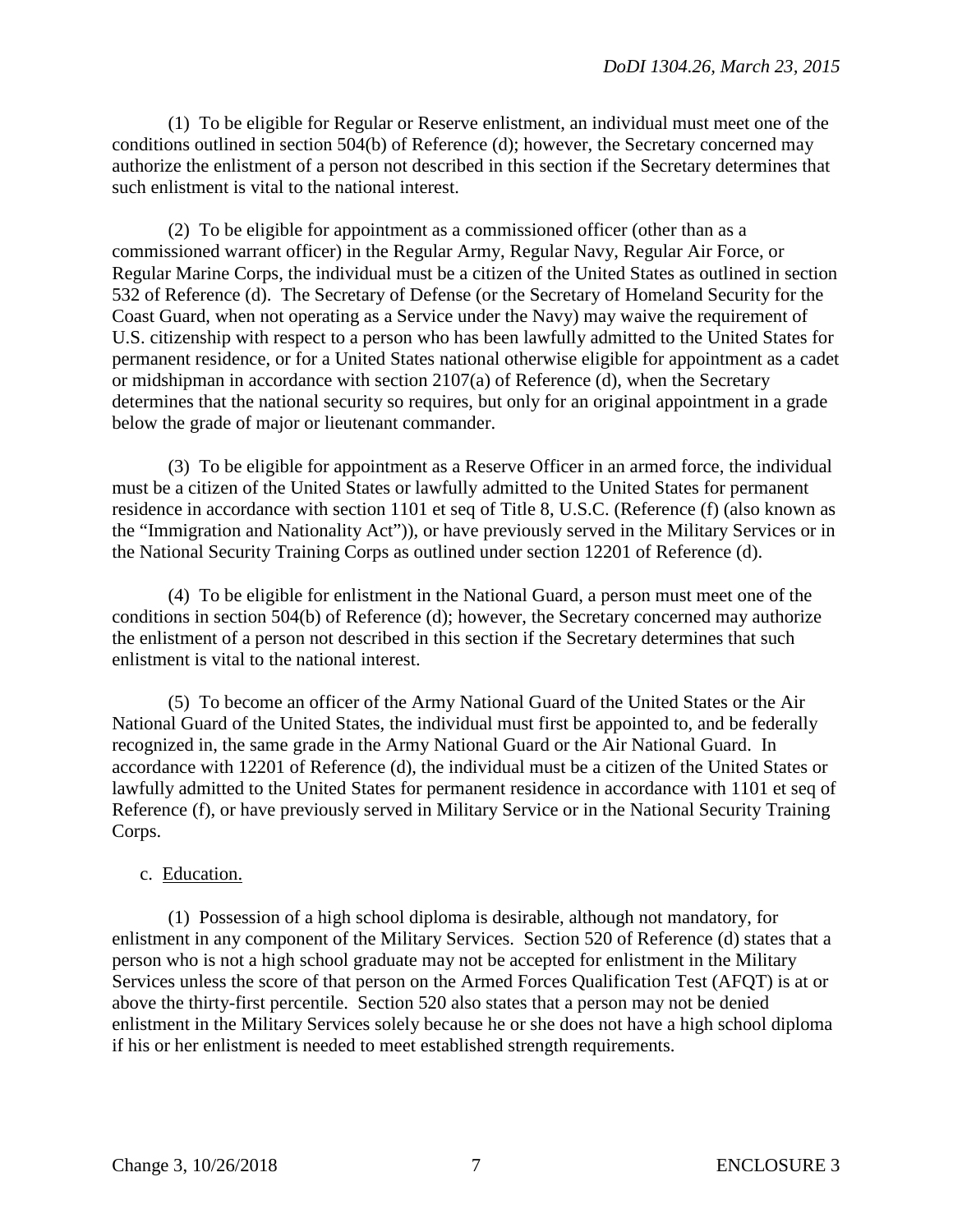(2) Bearers of alternative credential (e.g., General Educational Development Certificates and certificates of attendance) and non-graduates may be assigned lower enlistment priority based on first-term attrition rates for those credentials. DoDI 1145.01 (Reference (g)) identifies the authority for establishing the qualitative distribution objectives for accessions.

 (3) Educational requirements for appointment as a commissioned or warrant officer are determined by each Military Service. Section 12205 of Reference (d) establishes education requirements for certain Reserve appointments. Generally, and unless excepted under section 12205 of Reference (d), a baccalaureate degree is required for appointment above the grade of first lieutenant in the Army, Air Force, and Marine Corps Reserves or lieutenant junior grade in the Navy Reserve, or to be federally recognized in a grade above the grade of first lieutenant as a member of the Army National Guard or Air National Guard. In addition, special occupations (e.g., physician or chaplain) may require additional vocational credentials as determined by the Secretary concerned.

## d. Aptitude.

 (1) Overall aptitude requirements for enlistment and induction are based on applicant scores on the AFQT derived from the Armed Services Vocational Aptitude Battery. Applicant scores are grouped into percentile categories. Persons who score in AFQT Category V (percentiles 1-9) are ineligible to enlist. In accordance with section 520 of Reference (d), the number of persons who enlist in any Armed Force during any fiscal year (i.e., accession cohort) who score in AFQT Category IV (percentiles 10-30) may not exceed 20 percent of the total number of persons enlisted by Service. Reference (g) identifies the authority for establishing the qualitative distribution objectives for accessions.

 (2) For officers and warrant officers, no single test or instrument is used as an aptitude requirement for appointment.

## e. Medical.

 (1) In accordance with DoDI 6130.03 (Reference (h)), the pre-accession screening process will be structured to identify any medical condition, including mental health, that disqualifies an applicant for military service.

 (2) Individuals who fail to meet established medical standards, as defined in Reference (h), may be considered for a medical waiver. Each Service's waiver authority for medical conditions will make a determination based on all available information regarding the issue or condition. Waiver requirements are outlined in Enclosure 4 of this instruction.

## f. Physical Fitness.

 (1) In accordance with DoDI 1308.3 (Reference (i)), all individuals must meet the preaccession height and weight standards as prescribed in Table 1 of the Reference (i).

(2) The Military Services may have additional physical fitness screening requirements.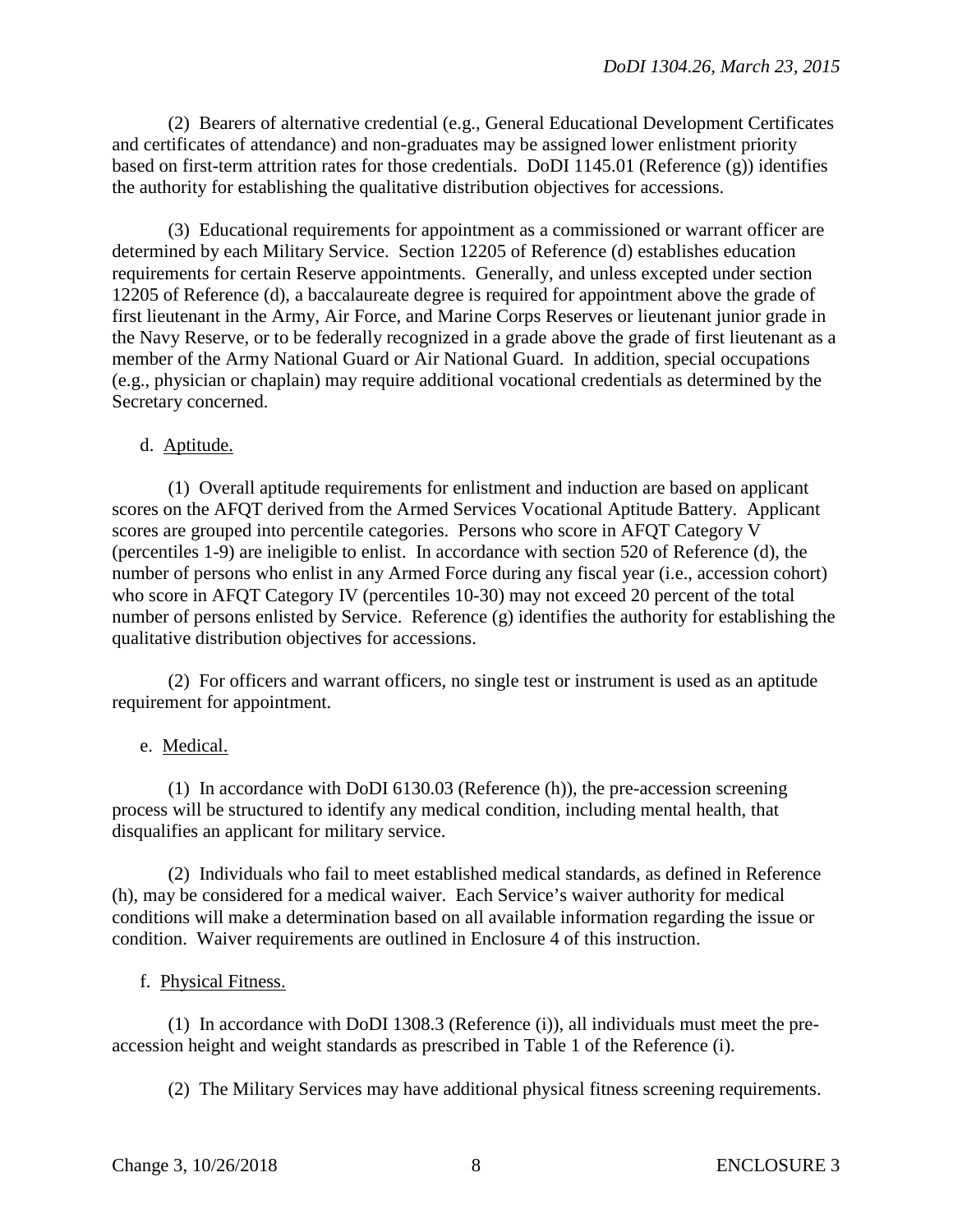## g. Dependency Status.

 (1) The Military Services may not enlist married individuals with more than two dependents under the age of 18 or unmarried individuals with custody of any dependents under the age of 18; however, the Secretary concerned may grant a waiver for particularly promising entrants. Waiver requirements are outlined in Enclosure 4 of this instruction.

 (2) The Military Services will specify the circumstances under which individuals who have dependents may become commissioned officers or warrant officers; variations in policy may be affected by the commissioning source (e.g., Service Academies, ROTC, or Officer Candidate School).

h. Character/Conduct. The underlying purpose of these enlistment, appointment, and induction standards is to minimize entrance of persons who are likely to become disciplinary cases, security risks, or who are likely to disrupt good order, morale, and discipline. The Military Services are responsible for the defense of the Nation and should not be viewed as a source of rehabilitation for those who have not subscribed to the legal and moral standards of society at-large. As a minimum, an applicant will be considered ineligible if he or she:

(1) Is under any form of judicial restraint (bond, probation, imprisonment, or parole).

 (2) Has a significant criminal record. Section 504 of Reference (d) prohibits any person who has been convicted of a felony from being enlisted in any of the Military Services; however, section 504 authorizes a waiver in meritorious cases. Except as limited by paragraph (3), below, persons convicted of felonies may request a waiver to permit their enlistment. The waiver procedure is not automatic, and approval is based on each individual case. Waiver requirements are outlined in Enclosure 4 of this instruction.

 (3) Has a State or federal conviction, or a finding of guilty in a juvenile adjudication, for a felony crime of rape, sexual abuse, sexual assault, incest, any other sexual offense, or when the disposition requires the person to register as a sex offender. In these cases, the enlistment, appointment, or induction will be prohibited and no waivers are allowed.

 (4) Has been previously separated from the Military Services under conditions other than honorable or for the good of the Military Service concerned.

 (5) Has exhibited antisocial behavior or other traits of character that may render the applicant unfit for service.

 (6) Receives an unfavorable final determination by the DoD Consolidated Adjudication Facility on a completed National Agency Check with Law and Credit (NACLC) or higher-level investigation, which is adjudicated to the National Security Standards in accordance with Executive Order 12968, Reference (j), during the accession process.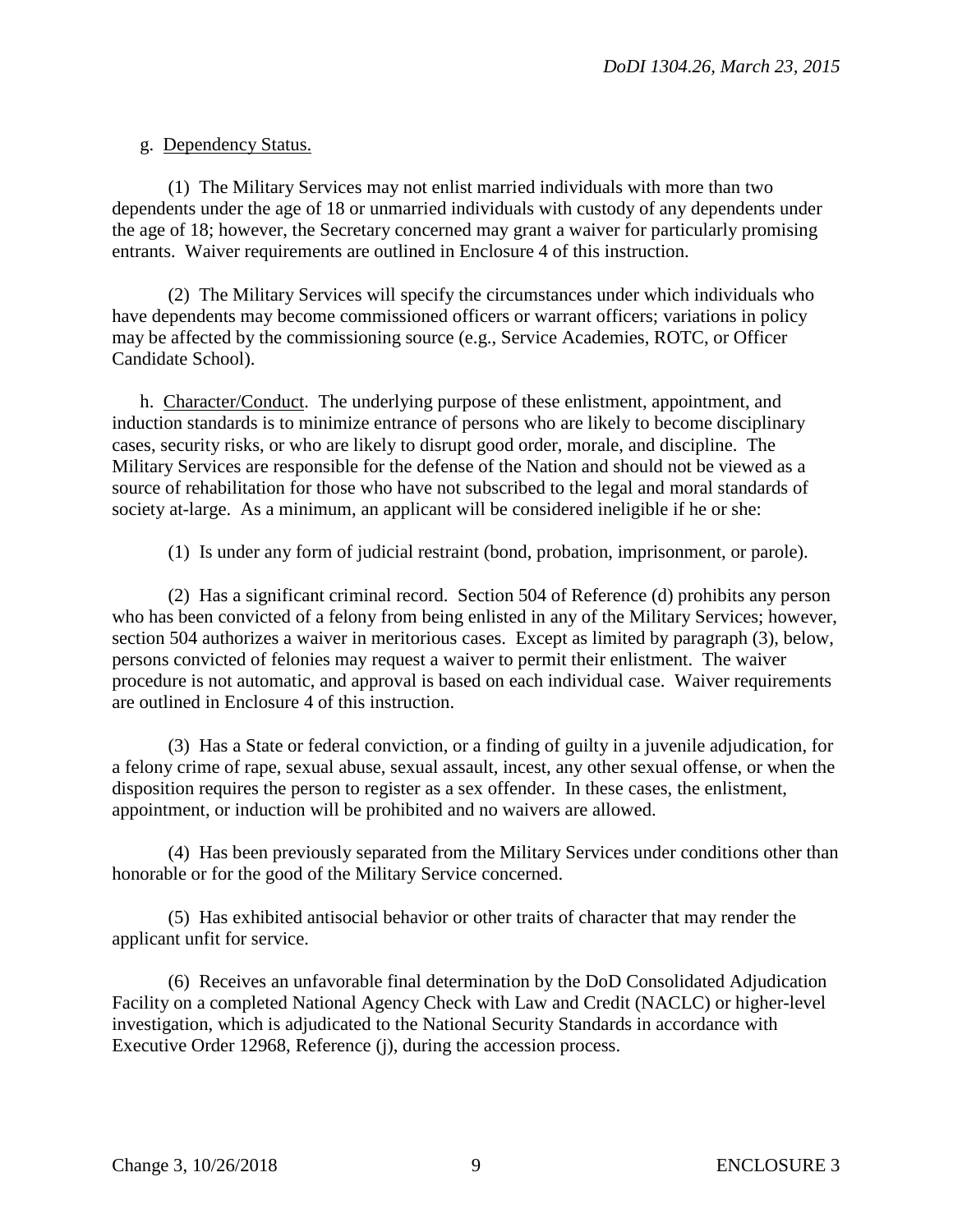(a) An applicant may be accessed (including shipping him or her to training or a first duty assignment) provided that a NACLC or higher-level investigation was submitted and accepted by the investigative service provider (Office of Personnel Management (OPM)) and an advanced fingerprint was conducted, and OPM did not identify any disqualifying background information.

 (b) If NACLC adjudication is not completed until after accession, any additional disqualifying information identified during the adjudication should be transmitted to the appropriate personnel or human resource offices, as determined by the Services, for appropriate action.

 i. Drugs and Alcohol. A current or history of alcohol dependence, drug dependence, alcohol abuse, or other drug abuse is incompatible with military life and does not meet military standards in accordance with Reference (h). Pursuant to DoDI 1010.01 (Reference (k)), the pre-accession screening process is structured to identify individuals with a history of drug (including pharmaceutical medications, illegal drugs and other substances of abuse) and alcohol abuse.

 (1) Drug use (to include illegal drugs, other illicit substances, and pharmaceutical medications), drug abuse, and alcohol abuse may be self-admitted by an applicant, discovered during the medical screening process, or identified by the drug and alcohol test (DAT), which is administered at the Military Entrance Processing Stations (MEPS) or other approved military processing facility.

 (2) Current or history of alcohol dependence, drug dependence, alcohol abuse, or other drug abuse may be a medically disqualifying condition based on the standards in accordance with Reference (h). The MEPS Chief Medical Officer or equivalent, when the physical is not performed at MEPS, will make that determination based on all of the information available on a case-by-case basis. These instances will be treated as a medical disqualification and handled in accordance with the guidance provided in paragraphs  $2e(1)$  through  $2e(2)$  of this enclosure.

 (3) Individuals who test positive for illegal drugs on the DAT, which is administered as part of the accession physical, will be disqualified. A waiver may be requested. Waiver requirements are outlined in Enclosure 4 of this instruction.

(4) Service qualification standards regarding drugs and alcohol may be more restrictive.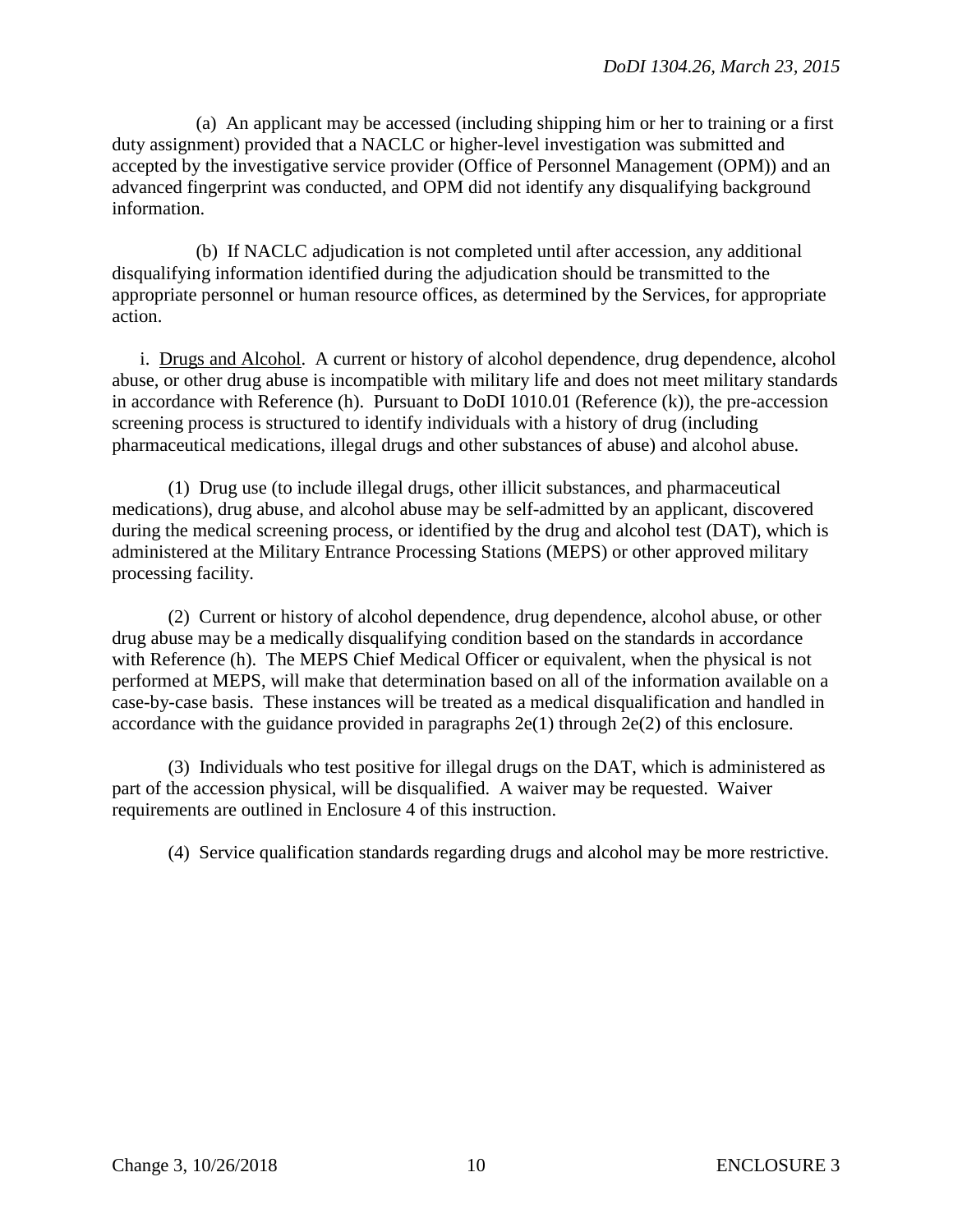#### ENLISTMENT WAIVERS

1. WAIVER REQUIREMENTS. In accomplishing whole person reviews of enlistment eligibility, the following categories and combinations of categories would require a favorable waiver determination by the Secretary of the Military Department concerned for the applicant to be considered qualified.

a. Medical Waiver. A medical waiver is required for enlistment qualification of an applicant who has or may have had a disqualifying medical condition in accordance with Reference (h).

 b. Dependent Waiver. A dependent waiver is required when an applicant is married with more than two dependents under the age of 18 or when an applicant is unmarried and has custody of any dependents under the age of 18.

c. Conduct Waiver. In processing conduct waiver requests, the Military Services may require information about the "who, what, when, where, and why" of the offense in question; and letters of recommendation from responsible community leaders, such as school officials, clergy, and law enforcement officials, attesting to the applicant's character or suitability for enlistment. Waivers are not authorized for cases noted in Enclosure 3, paragraph 2.h(3).

 (1) A Conduct Waiver is required when the final finding of the courts or other adjudicating authority is a conviction or other adverse adjudication of:

- (a) One "major misconduct" offense, or;
- (b) Two "misconduct" offenses, or;
- (c) A pattern of misconduct.
	- 1. One "misconduct" offense and four "non-traffic" offenses.
	- 2. Five or more "non-traffic" offenses.

 (2) Use the Table of this enclosure to determine the appropriate level of offense and applicable code. See section 2 of this enclosure for additional guidance.

 d. Drug Waiver. A drug waiver is required when an applicant or enlistee is confirmed positive for the presence of drugs at the time of the original or subsequent physical examination (i.e., tests positive on the DAT at a MEPS or equivalent facility). Drug waivers for these applicants may be considered and granted or rejected only after the disqualification period established in section 6 of Enclosure 7 of DoDI 1010.16 (Reference (l)) ends.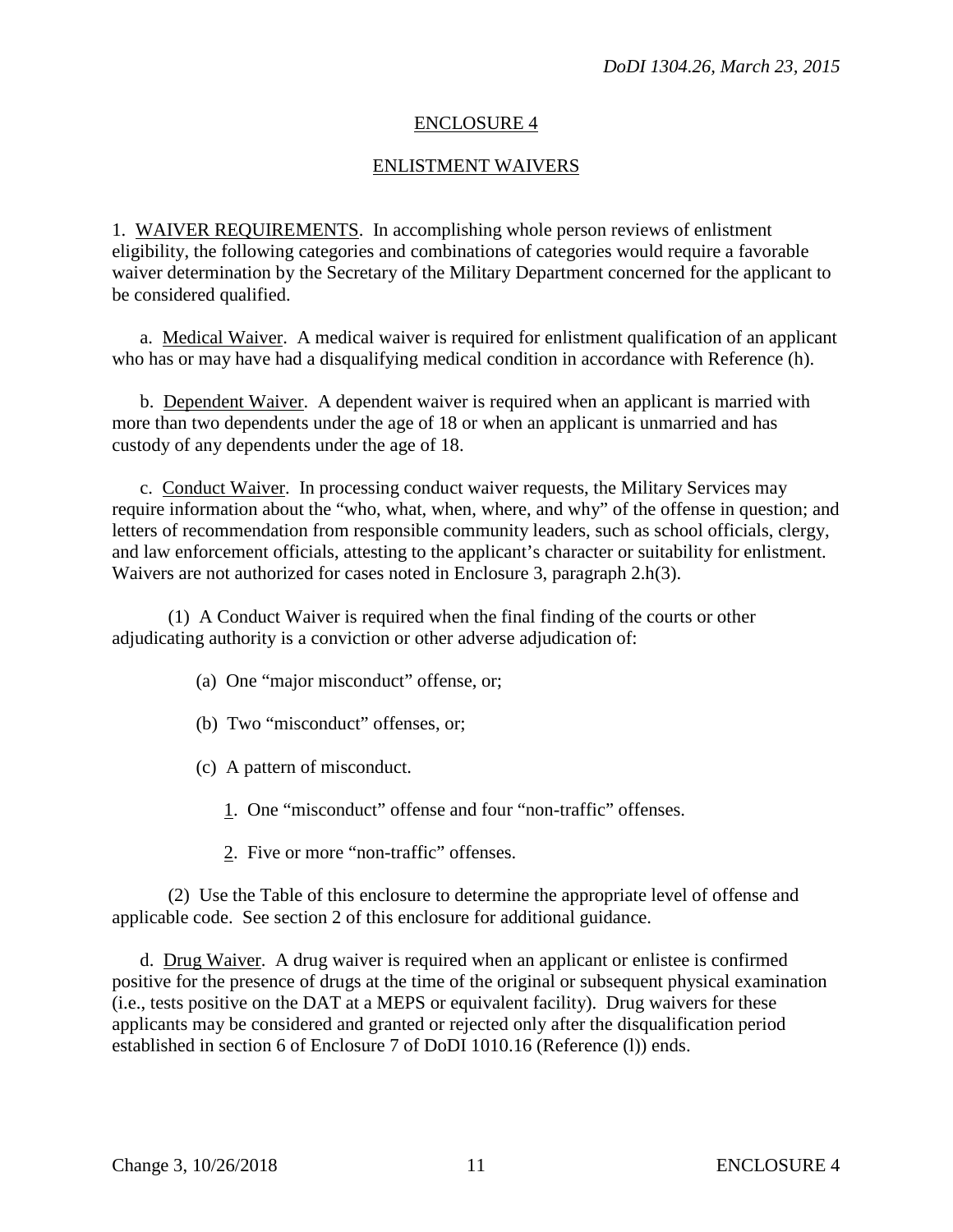2. CLASSIFYING CONDUCT OFFENSES. The procedures that will be used in the classifying and coding of all conduct offenses are:

a. Initial Classification. Align the offense that is the subject of adverse adjudication with an offense from the Table of this enclosure. **As an exception**, any offense classified as a felony under State or federal jurisdiction will be treated as a major misconduct offense for DoD purposes regardless of where similar charges are listed.

b. Non-Similar Offenses. If unable to find a similar charge, the Military Services will:

 (1) Treat the offense as a major misconduct offense if the adjudicating authority can impose a maximum period of confinement that exceeds 1 year.

 (2) Treat the offense as a misconduct offense if the adjudicating authority can impose a maximum period of confinement that exceeds 6 months but is not more than 1 year.

 (3) Treat all other offenses as either other non-traffic offenses or traffic offenses, depending on the nature of the offense.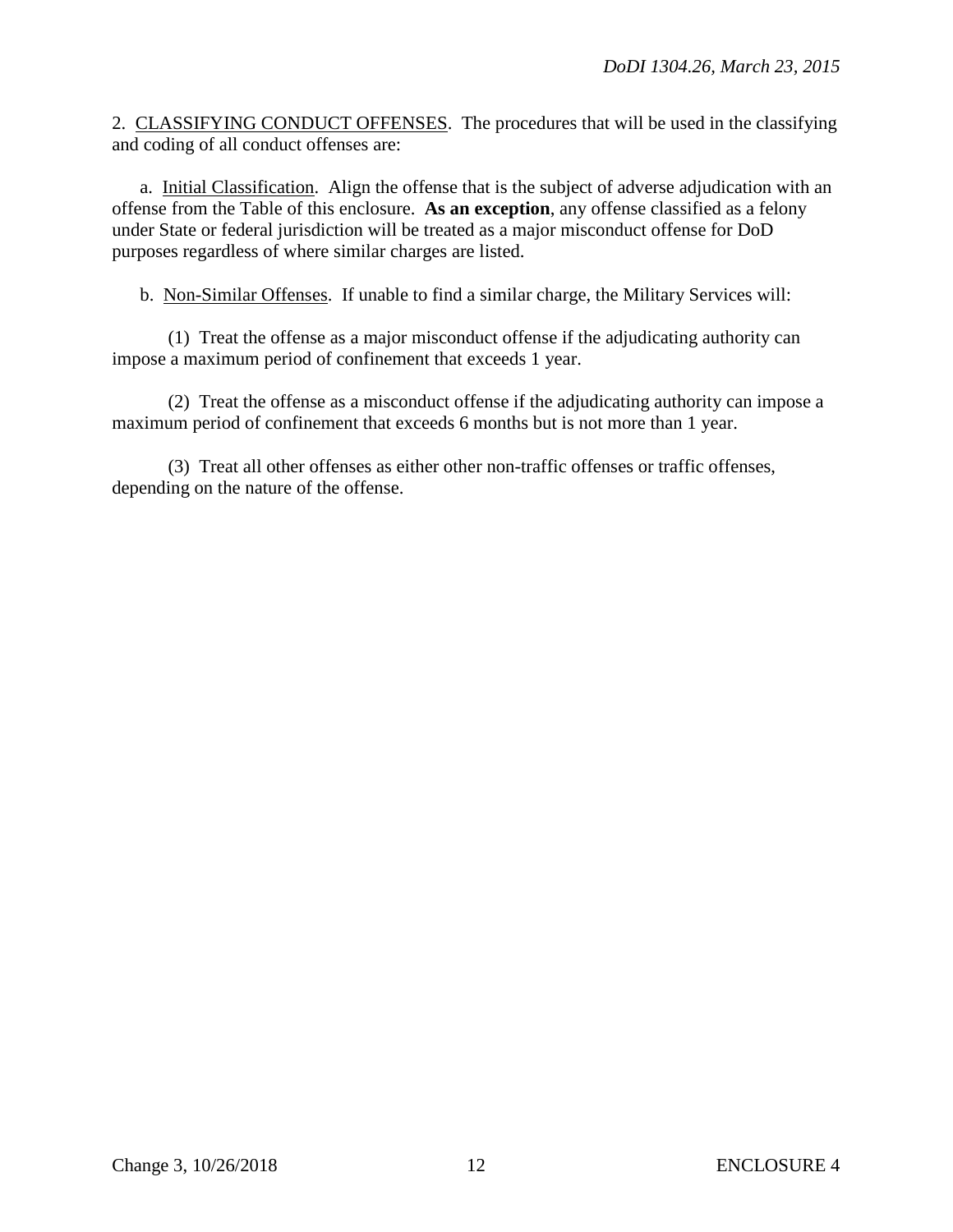| <b>TRAFFIC OFFENSES</b>       |                                                                                                                                                                              |  |
|-------------------------------|------------------------------------------------------------------------------------------------------------------------------------------------------------------------------|--|
| <b>OFFENSE</b><br><b>CODE</b> | <b>OFFENSE TITLE</b>                                                                                                                                                         |  |
| 100                           | Bicycle ordinance violation.                                                                                                                                                 |  |
| 101                           | Blocking or retarding traffic.                                                                                                                                               |  |
| 102                           | Contempt of court for minor traffic offenses.                                                                                                                                |  |
| 103                           | Crossing yellow line; driving left of center.                                                                                                                                |  |
| 104                           | Disobeying traffic lights, signs, or signals.                                                                                                                                |  |
| 105                           | Driving on shoulder.                                                                                                                                                         |  |
| 106                           | Driving uninsured vehicle.                                                                                                                                                   |  |
| 107                           | Driving with blocked vision and/or tinted window.                                                                                                                            |  |
| 108                           | Driving with expired plates or without plates.                                                                                                                               |  |
| 109                           | Driving with suspended or revoked license.                                                                                                                                   |  |
| 110                           | Driving without license.                                                                                                                                                     |  |
| 111                           | Driving without registration or with improper registration.                                                                                                                  |  |
| 112                           | Driving wrong way on one-way street.                                                                                                                                         |  |
| 113                           | Failure to appear for traffic violations.                                                                                                                                    |  |
| 114                           | Failure to comply with officer's directive.                                                                                                                                  |  |
| 115                           | Failure to have vehicle under control.                                                                                                                                       |  |
| 116                           | Failure to signal.                                                                                                                                                           |  |
| 117                           | Failure to stop or yield to pedestrian.                                                                                                                                      |  |
| 118                           | Failure to submit report after accident.                                                                                                                                     |  |
| 119                           | Failure to yield right-of-way.                                                                                                                                               |  |
| 120                           | Faulty equipment such as defective exhaust, horn, lights, mirror, muffler, signal device, steering<br>device, tail pipe, or windshield wipers.                               |  |
| 121                           | Following too closely.                                                                                                                                                       |  |
| 122                           | Hitchhiking.                                                                                                                                                                 |  |
| 123                           | Improper backing such as backing into intersection or highway, backing on expressway, or backing<br>over crosswalk.                                                          |  |
| 124                           | Improper blowing of horn.                                                                                                                                                    |  |
| 125                           | Improper passing such as passing on right, passing in no-passing zone, passing stopped school bus,<br>or passing pedestrian in crosswalk.                                    |  |
| 126                           | Improper turn.                                                                                                                                                               |  |
| 127                           | Invalid or unofficial inspection sticker or failure to display inspection sticker.                                                                                           |  |
| 128                           | Jaywalking.                                                                                                                                                                  |  |
| 129                           | Leaving key in ignition.                                                                                                                                                     |  |
| 130                           | Leaving scene of accident (when not considered hit and run).                                                                                                                 |  |
| 131                           | License plates improperly displayed or not displayed.                                                                                                                        |  |
| 132                           | Operating overloaded vehicle.                                                                                                                                                |  |
| 133                           | Racing, dragging, or contest for speed.                                                                                                                                      |  |
| 134                           | Reckless, careless, or imprudent driving (considered a traffic offense when the fine is less than<br>\$300 and there is no confinement). Court costs are not part of a fine. |  |
| 135                           | Reserved for future use.                                                                                                                                                     |  |
| 136                           | Seat belt and/or child restraint violation.                                                                                                                                  |  |
| 137                           | Skateboard, roller skate, or inline skate violation.                                                                                                                         |  |
| 138                           | Speeding.                                                                                                                                                                    |  |
| 139                           | Spilling load on highway.                                                                                                                                                    |  |
| 140                           | Spinning wheels, improper start, zigzagging, or weaving in traffic.                                                                                                          |  |
| 141                           | Violation of noise control ordinance.                                                                                                                                        |  |
| 142                           | Other traffic offenses not specifically listed.                                                                                                                              |  |
| 143                           | Reserved for future use.                                                                                                                                                     |  |
| 144                           | Reserved for future use.                                                                                                                                                     |  |

# Table. Conduct Waiver Codes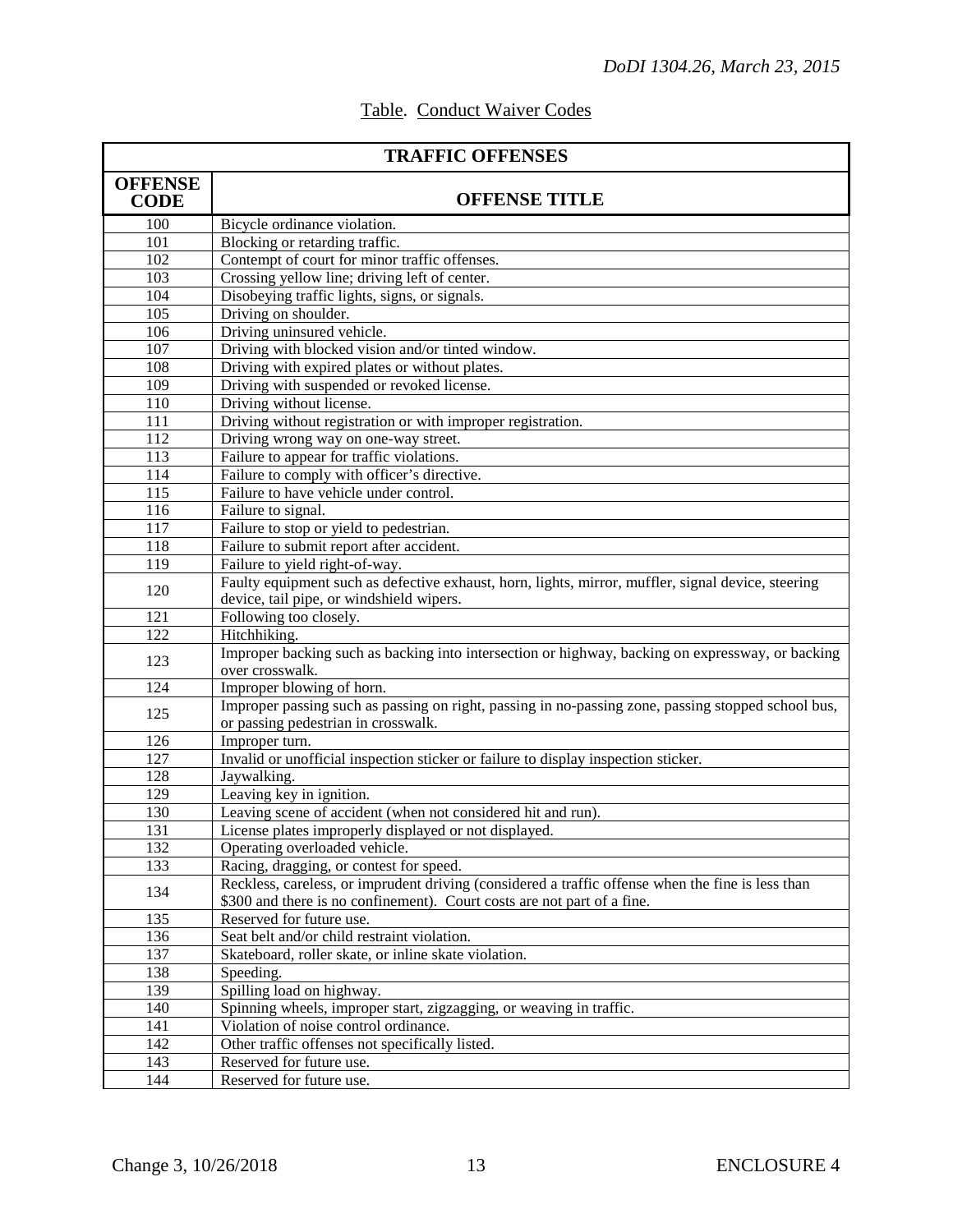| <b>NON-TRAFFIC OFFENSES</b>          |                                                                                                        |  |
|--------------------------------------|--------------------------------------------------------------------------------------------------------|--|
| <b>OFFENSE</b><br><b>CODE</b>        | <b>OFFENSE TITLE</b>                                                                                   |  |
| 200                                  | Altered driver's license or identification.                                                            |  |
| $\overline{201}$                     | Assault (simple assault with fine or restitution of \$500 or less and no confinement).                 |  |
| 202                                  | Carrying concealed weapon (other than firearm); possession of brass knuckles.                          |  |
| 203                                  | Check, worthless, making or uttering, with intent to defraud or deceive (less than \$500).             |  |
| 204                                  | Committing a nuisance.                                                                                 |  |
| $\overline{205}$                     | Conspiring to commit misdemeanor.                                                                      |  |
| 206                                  | Curfew violation.                                                                                      |  |
| 207                                  | Damaging road signs.                                                                                   |  |
| 208                                  | Discharging firearm through carelessness or within municipal limits.                                   |  |
| 209                                  | Disobeying summons; failure to appear (other than traffic).                                            |  |
| 210                                  | Disorderly conduct; creating disturbance; boisterous conduct.                                          |  |
| 211                                  | Disturbing the peace.                                                                                  |  |
| 212                                  | Drinking alcoholic beverages on public transportation.                                                 |  |
| 213                                  | Drunk in public.                                                                                       |  |
| 214                                  | Dumping refuse near highway.                                                                           |  |
| 215                                  | Failure to appear, contempt of court (all offenses except felony proceedings).                         |  |
| 216                                  | Failure to appear, contempt of court (felony proceedings).                                             |  |
| 217                                  | Failure to stop and render aid after accident.                                                         |  |
| 218                                  | Fare and/or toll evasion.                                                                              |  |
| 219                                  | Harassment, menacing, or stalking.                                                                     |  |
| $\overline{220}$                     | Illegal betting or gambling; operating illegal handbook, raffle, lottery, or punchboard; cockfighting. |  |
| $\overline{221}$                     | Indecent exposure.                                                                                     |  |
| 222                                  | Indecent, insulting, or obscene language communicated directly or by telephone to another person.      |  |
| 223                                  | Jumping turnstile (to include those States that adjudicate jumping a turnstile as petty larceny).      |  |
| 224                                  | Juvenile adjudications such as beyond parental control, incorrigible, runaway, truant, or wayward.     |  |
| $\overline{225}$<br>$\overline{226}$ | Killing a domestic animal.                                                                             |  |
| 227                                  | Littering.                                                                                             |  |
| 228                                  | Loitering.<br>Malicious mischief (fine or restitution of \$500 or less and no confinement).            |  |
| 229                                  | Pandering.                                                                                             |  |
| 230                                  | Poaching.                                                                                              |  |
| 231                                  | Purchase, possession, or consumption of alcoholic beverages or tobacco products by minor.              |  |
| 232                                  | Removing property from public grounds.                                                                 |  |
| 233                                  | Removing property under lien.                                                                          |  |
| 234                                  | Robbing an orchard.                                                                                    |  |
| 235                                  | Shooting from highway.                                                                                 |  |
| 236                                  | Throwing glass or other material in roadway.                                                           |  |
| 237                                  | Trespass (non-criminal or simple).                                                                     |  |
| 238                                  | Unlawful assembly.                                                                                     |  |
| 239                                  | Unlawful manufacture, sale, possession, or consumption of liquor in public place.                      |  |
| 240                                  | Unlawful use of long-distance telephone calling card.                                                  |  |
| 241                                  | Using or wearing unlawful emblem and/or identification.                                                |  |
| 242                                  | Vagrancy.                                                                                              |  |
| 243                                  | Vandalism (fine or restitution of \$500 or less and no confinement).                                   |  |
| $\overline{244}$                     | Violation of fireworks laws.                                                                           |  |
| 245                                  | Violation of fish and game laws.                                                                       |  |
| 246                                  | Violation of leash laws.                                                                               |  |
| 247                                  | Violation of probation.                                                                                |  |
| 248                                  | Other non-traffic offenses not specifically listed.                                                    |  |
| 249                                  | Reserved for future use.                                                                               |  |

# Table. Conduct Waiver Codes, continued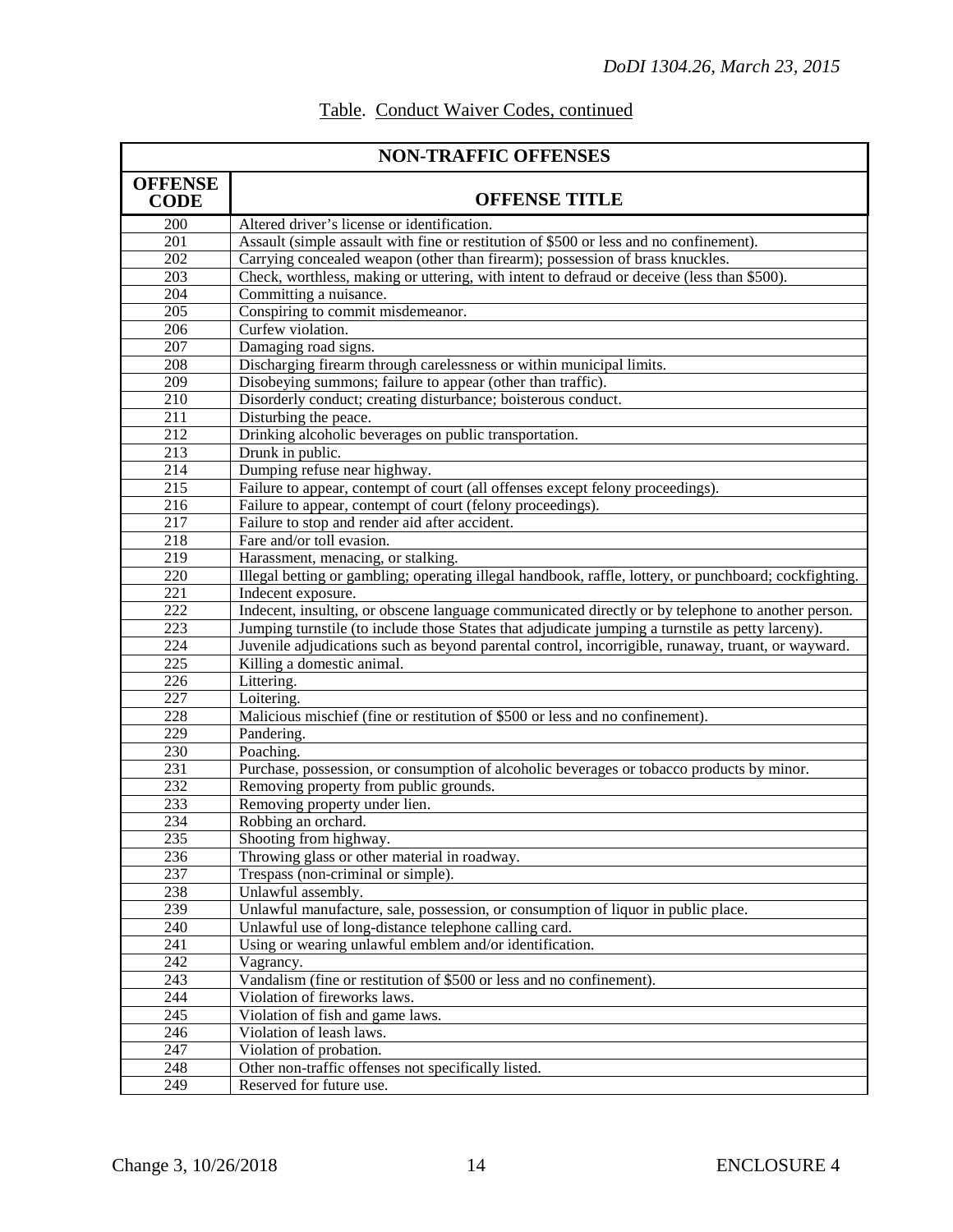| <b>MISCONDUCT OFFENSES</b>    |                                                                                                                                                                                      |  |
|-------------------------------|--------------------------------------------------------------------------------------------------------------------------------------------------------------------------------------|--|
| <b>OFFENSE</b><br><b>CODE</b> | <b>OFFENSE TITLE</b>                                                                                                                                                                 |  |
| 300                           | Aggravated assault, fighting, or battery (more than \$500 fine or restitution or confinement).                                                                                       |  |
| 301                           | Carrying of weapon on school grounds (other than firearm).                                                                                                                           |  |
| 302                           | Concealment of or failure to report a felony.                                                                                                                                        |  |
| $\overline{303}$              | Contributing to delinquency of minor.                                                                                                                                                |  |
| 304                           | Crimes against the family (non-payment of court-ordered child support and/or alimony).                                                                                               |  |
| 305                           | Criminal mischief (more than \$500 fine or restitution or confinement).                                                                                                              |  |
| 306                           | Criminal trespass.                                                                                                                                                                   |  |
| 307                           | Desecration of grave.                                                                                                                                                                |  |
| 308                           | Domestic battery and/or violence not considered covered by section 922 of Title 18, U.S.C.<br>(Reference (m)), referred to in this issuance as the "Lautenberg Amendment."           |  |
| 309                           | Driving while drugged or intoxicated; driving while ability impaired; permitting driving under the<br>influence.                                                                     |  |
| 310                           | Illegal or fraudulent use of a credit card or bank card (value less than \$500).                                                                                                     |  |
| $\overline{311}$              | Larceny or conversion (value less than \$500).                                                                                                                                       |  |
| 312                           | Leaving scene of an accident or hit and run.                                                                                                                                         |  |
| 313                           | Looting.                                                                                                                                                                             |  |
| $\overline{314}$              | Mailbox destruction.                                                                                                                                                                 |  |
| $\overline{315}$              | Mailing of obscene or indecent matter (including e-mail).                                                                                                                            |  |
| 316                           | Possession of marijuana or drug paraphernalia.                                                                                                                                       |  |
| 317                           | Prostitution or solicitation for prostitution.                                                                                                                                       |  |
| 318                           | Reckless, careless, or imprudent driving (considered a misdemeanor when the fine is \$300 or more<br>or when confinement is imposed; otherwise, considered a minor traffic offense). |  |
| 319                           | Reckless endangerment.                                                                                                                                                               |  |
| 320                           | Resisting arrest or eluding police.                                                                                                                                                  |  |
| 321                           | Selling or leasing weapons.                                                                                                                                                          |  |
| 322                           | Stolen property, knowingly receiving (value less than \$500).                                                                                                                        |  |
| 323                           | Throwing rocks on a highway; throwing missiles at sporting events; throwing objects at vehicles.                                                                                     |  |
| 324                           | Unauthorized use or taking of a vehicle or conveyance from family member; joy riding.                                                                                                |  |
| 325                           | Unlawful carrying of firearms or carrying concealed firearm.                                                                                                                         |  |
| 326                           | Unlawful entry.                                                                                                                                                                      |  |
| 327                           | Use of telephone, Internet, or other electronic means to abuse, annoy, harass, threaten, or torment<br>another.                                                                      |  |
| 328                           | Vandalism (more than \$500 fine or restitution or confinement).                                                                                                                      |  |
| $\frac{1}{329}$               | Willfully discharging firearm so as to endanger life; shooting in public.                                                                                                            |  |
| 330                           | Other misconduct offenses not specifically listed.                                                                                                                                   |  |
| 331                           | Reserved for future use.                                                                                                                                                             |  |
| 332                           | Reserved for future use.                                                                                                                                                             |  |

# Table. Conduct Waiver Codes, continued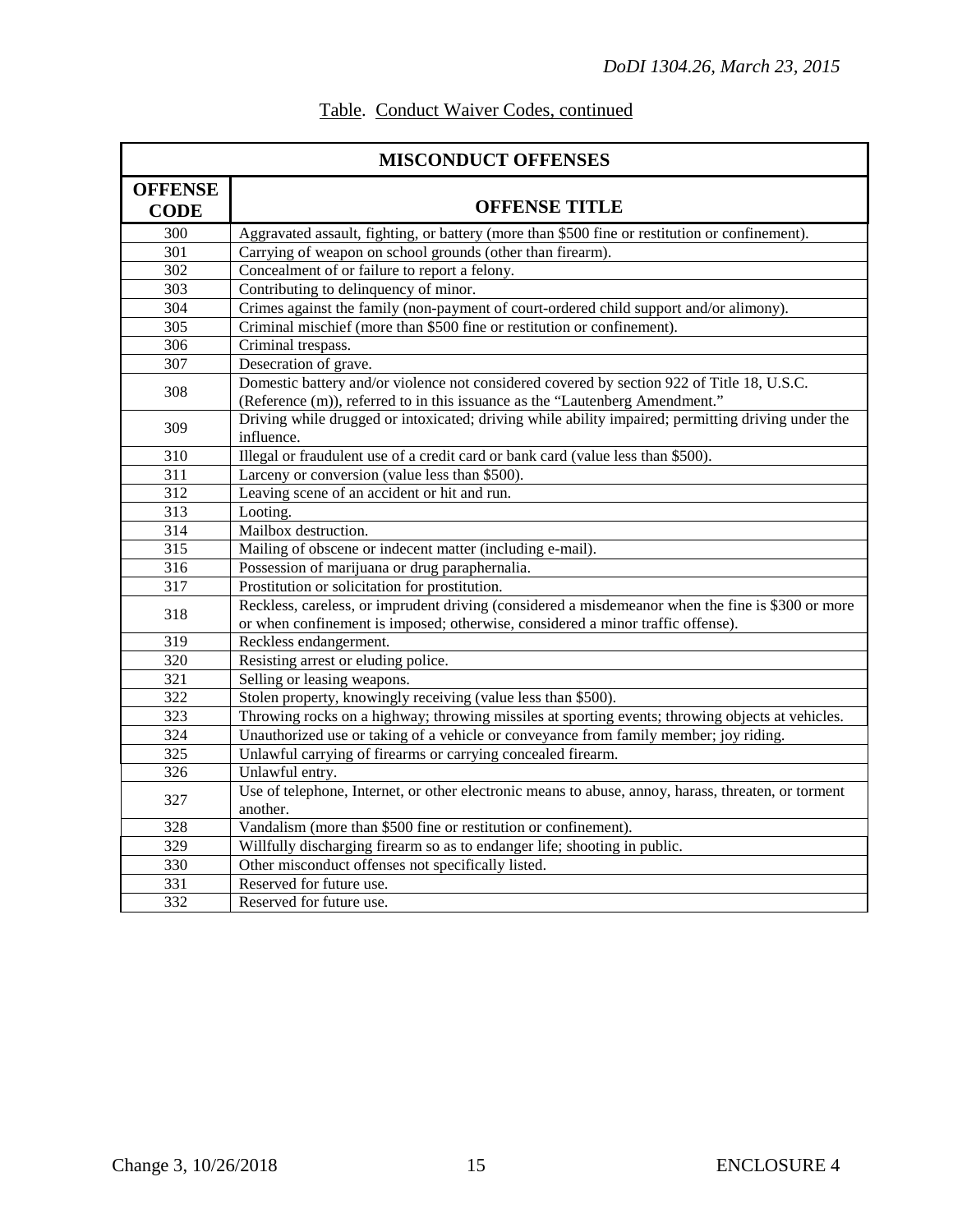| <b>MAJOR MISCONDUCT OFFENSES</b> |                                                                                                                                                 |  |
|----------------------------------|-------------------------------------------------------------------------------------------------------------------------------------------------|--|
| <b>OFFENSE</b><br><b>CODE</b>    | <b>OFFENSE TITLE</b>                                                                                                                            |  |
| 400                              | Aggravated assault; assault with dangerous weapon; maiming.                                                                                     |  |
| 401                              | Arson.                                                                                                                                          |  |
| 402                              | Attempt to commit a felony.                                                                                                                     |  |
| 403                              | Breaking and entering with intent to commit a felony.                                                                                           |  |
| 404                              | Bribery.                                                                                                                                        |  |
| 405                              | Burglary.                                                                                                                                       |  |
| 406                              | Carjacking.                                                                                                                                     |  |
| 407                              | Carnal knowledge of a child.                                                                                                                    |  |
| 408                              | Carrying of weapon on school grounds (firearm).                                                                                                 |  |
| 409                              | Check, worthless, making or uttering, with intent to defraud or deceive (over \$500).                                                           |  |
| 410                              | Child abuse.                                                                                                                                    |  |
| 411                              | Child pornography.                                                                                                                              |  |
| $\overline{412}$                 | Conspiring to commit a felony.                                                                                                                  |  |
| 413                              | Criminal libel.                                                                                                                                 |  |
| 414                              | Domestic battery and/or violence as defined in the Lautenberg Amendment. (Waiver not authorized<br>if applicant was convicted of this offense.) |  |
| 415                              | Embezzlement.                                                                                                                                   |  |
| 416                              | Extortion.                                                                                                                                      |  |
| 417                              | Forgery, knowingly uttering or passing forged instrument (except for altered identification cards).                                             |  |
| 418                              | Grand larceny or larceny (value of \$500 or more).                                                                                              |  |
| 419                              | Grand theft auto.                                                                                                                               |  |
| 420                              | Hate crimes.                                                                                                                                    |  |
| 421                              | Illegal and/or fraudulent use of a credit card, bank card, or automated card (value of \$500 or more).                                          |  |
| 422                              | Indecent acts or liberties with a child; molestation.                                                                                           |  |
| 423                              | Indecent assault.                                                                                                                               |  |
| 424                              | Kidnapping or abduction.                                                                                                                        |  |
|                                  | Mail matter; abstracting, destroying, obstructing, opening, secreting, stealing, or taking                                                      |  |
| 425                              | (not including the destruction of mailboxes).                                                                                                   |  |
| 426                              | Manslaughter.                                                                                                                                   |  |
| 427                              | Murder.                                                                                                                                         |  |
| 428                              | Narcotics or habit-forming drugs, wrongful possession or use (not including marijuana).                                                         |  |
| 429                              | Negligent or vehicular homicide.                                                                                                                |  |
| 430                              | Perjury or subornation of perjury.                                                                                                              |  |
|                                  | Possession or intent to use materials in a manner to make a bomb or explosive device to cause                                                   |  |
| 431                              | bodily harm or destruction of property.                                                                                                         |  |
| 432                              | Public record; altering, concealing, destroying, mutilating, obligation, or removing.                                                           |  |
|                                  | Rape, sexual abuse, sexual assault, criminal sexual abuse, incest, or other sex crimes. (See Section                                            |  |
| 433                              | 2.h.(3) of Enclosure 3 of this instruction; waivers for these offenses are not authorized.)                                                     |  |
| 434                              | Riot.                                                                                                                                           |  |
| 435                              | Robbery (including armed).                                                                                                                      |  |
|                                  | Sale, distribution, or trafficking of cannabis (marijuana) or any other controlled substance (including                                         |  |
| 436                              | intent).                                                                                                                                        |  |
| 437                              | Sodomy (only when it is nonconsensual or involves a minor).                                                                                     |  |
| 438                              | Stolen property, knowingly received (value of \$500 or more).                                                                                   |  |
| 439                              | Terrorist threats (including bomb threats).                                                                                                     |  |
| 440                              | Violation of civil rights.                                                                                                                      |  |
| 441                              | Other major misconduct offenses not specifically listed.                                                                                        |  |
| 442                              | Reserved for future use.                                                                                                                        |  |
| 443                              | Reserved for future use.                                                                                                                        |  |

# Table. Conduct Waiver Codes, continued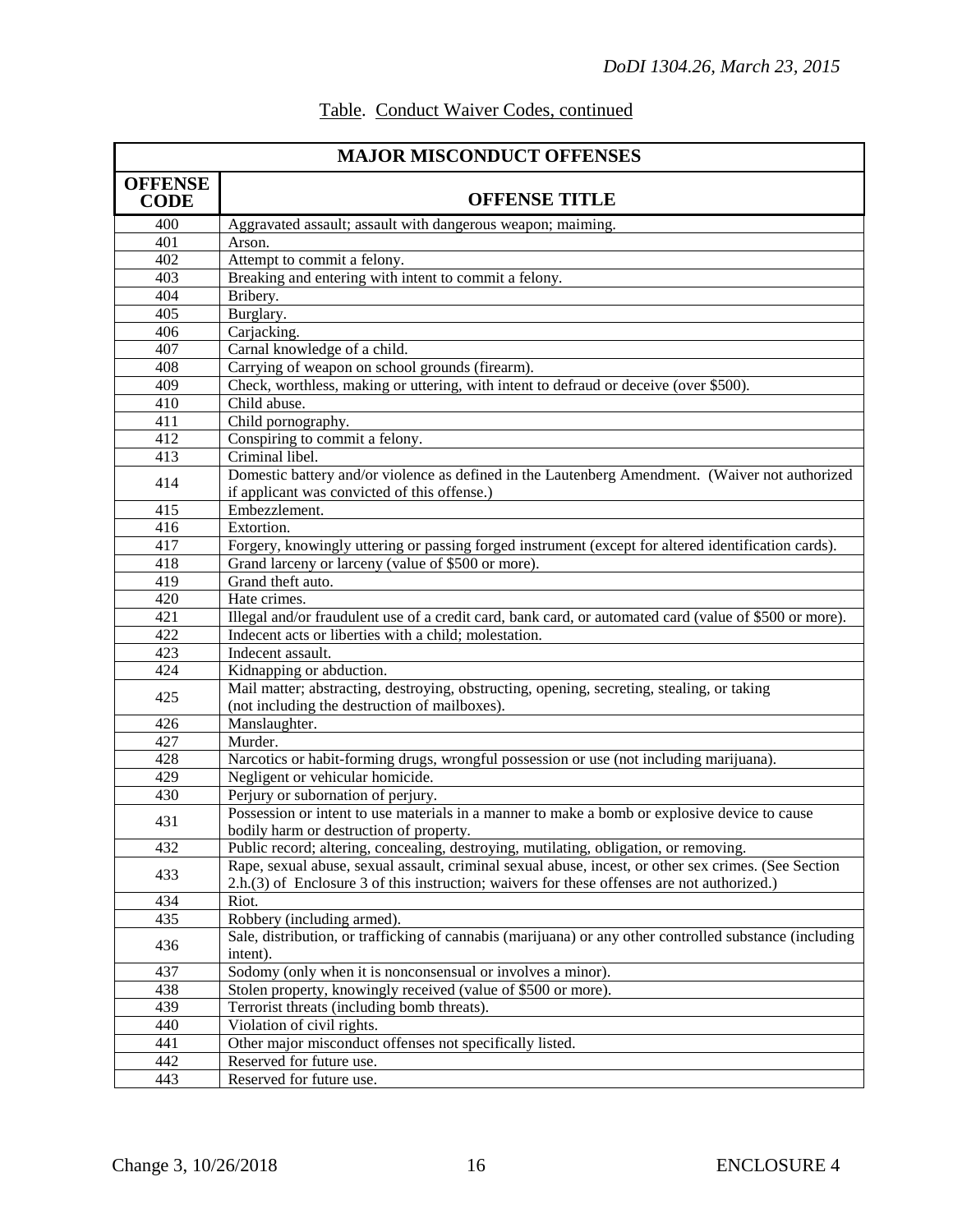## GLOSSARY

## PART I. ABBREVIATIONS AND ACRONYMS

| <b>AFQT</b>  | <b>Armed Forces Qualification Test</b>                          |
|--------------|-----------------------------------------------------------------|
| ASD(HA)      | Assistant Secretary of Defense for Health Affairs               |
| ASD(M&RA)    | Assistant Secretary of Defense for Manpower and Reserve Affairs |
|              |                                                                 |
| <b>DAT</b>   | drug and alcohol test                                           |
| DoDI         | DoD instruction                                                 |
|              |                                                                 |
| <b>MEPS</b>  | <b>Military Entrance Processing Station</b>                     |
|              |                                                                 |
| <b>NACLC</b> | National Agency Check with Law and Credit                       |
|              |                                                                 |
| <b>OPM</b>   | <b>Office of Personnel Management</b>                           |
|              |                                                                 |
| <b>ROTC</b>  | <b>Reserve Officer Training Corps</b>                           |
|              | <b>United States Code</b>                                       |
| U.S.C.       |                                                                 |
| $USD(P\&R)$  | Under Secretary of Defense for Personnel and Readiness          |
|              |                                                                 |

## PART II. DEFINITIONS

Unless otherwise noted, these terms and their definitions are for the purposes of this instruction.

adjudicating authority. Any government official who is empowered to make findings or determinations concerning an alleged criminal offense (adult and juvenile) and establish responsibility for commission of the offense. Examples include judges, courts, magistrates, prosecutors, hearing officers, military commanders (for Article 15 actions pursuant to chapter 47 of Reference (d), suspension of dependent privileges, or similar actions), probation officers, juvenile referees, and parole officers or boards.

#### adverse adjudication (adult or juvenile)

 A finding, decision, sentence, or judgment by an adjudicating authority, against an individual, that was other than unconditionally dropped or dismissed or the individual was acquitted is considered adverse adjudication. If the adjudicating authority places a condition or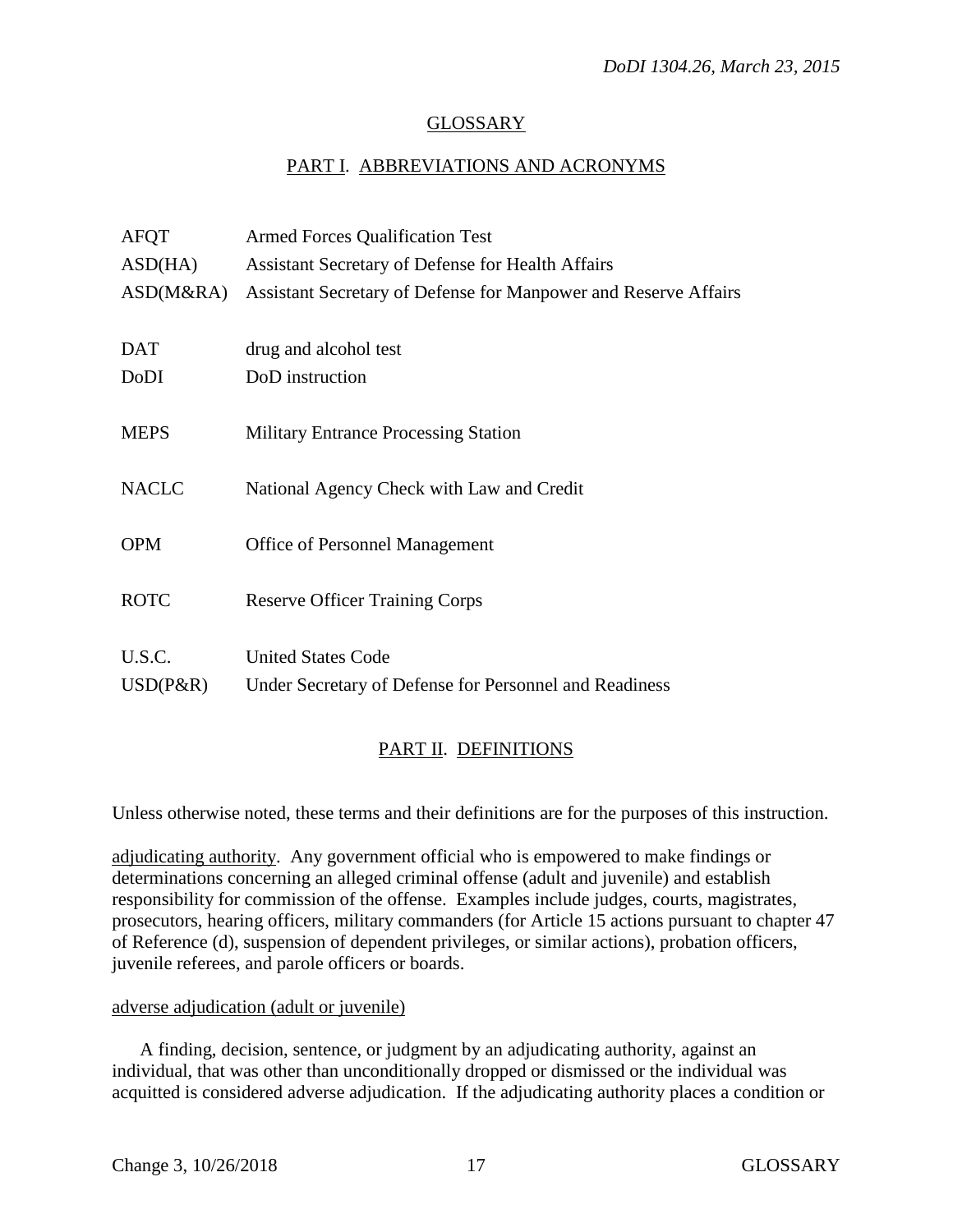restraint that leads to dismissal, drops the charges, acquits, or the records are later expunged, or the charge is dismissed after a certain period of time, the adjudication is still considered adverse. A suspension of sentence, not processed, or a dismissal after compliance with imposed conditions is also adverse adjudication. This includes fines and forfeiture of bond in lieu of trial.

A conviction for violating any federal law (including chapter 47 of Reference (d)), or any State or municipal law or ordinance, is considered an adverse adjudication. For example, a shoplifter is reprimanded and required by the on-scene police officer, store security guard, or manager to pay for the item before leaving the store but is not charged, not found guilty, or is not convicted. In this situation, there is no adverse adjudication because no legal proceedings occurred and no adjudicating authority was involved.

conviction. The act of finding a person guilty of a crime, offense, or other violation of the law by an adjudicating authority.

#### dependent

A spouse of an applicant for enlistment.

An unmarried adopted child or an unmarried step-child under the age of 18 living with the applicant.

An unmarried biological child of the applicant under the age of 18.

Any person living with the applicant who is, by law or in fact, dependent upon the applicant for support, or who is not living with the applicant and is dependent upon the applicant for over one-half of his or her support.

Reserve Components. Includes the Army National Guard of the United States, the Army Reserve, the Navy Reserve, the Marine Corps Reserve, the Air National Guard of the United States, the Air Force Reserve, and the Coast Guard Reserve.

restitution. Any compensation in time, labor, or money for the adverse effects of an offense as a result of agreements from judicial or prosecutorial involvement. For example, an individual is adversely adjudicated for vandalism and is ordered by the adjudicating authority to replace or repair the damaged property.

service review. A formal review of condition(s) or event(s) that, based on Service-specific standards, may make an applicant for enlistment ineligible to serve. Once a Service review is complete, the Service may grant an exception to policy to allow an individual to serve. These standards are subject to change at the discretion of the Service.

waiver. A formal request to consider the suitability for service of an applicant who because of inappropriate conduct, dependency status, current or past medical conditions, or drug use may not be qualified to serve. Upon the completion of a thorough examination using a "whole person" review, the applicant may be granted a waiver. The applicant must have displayed